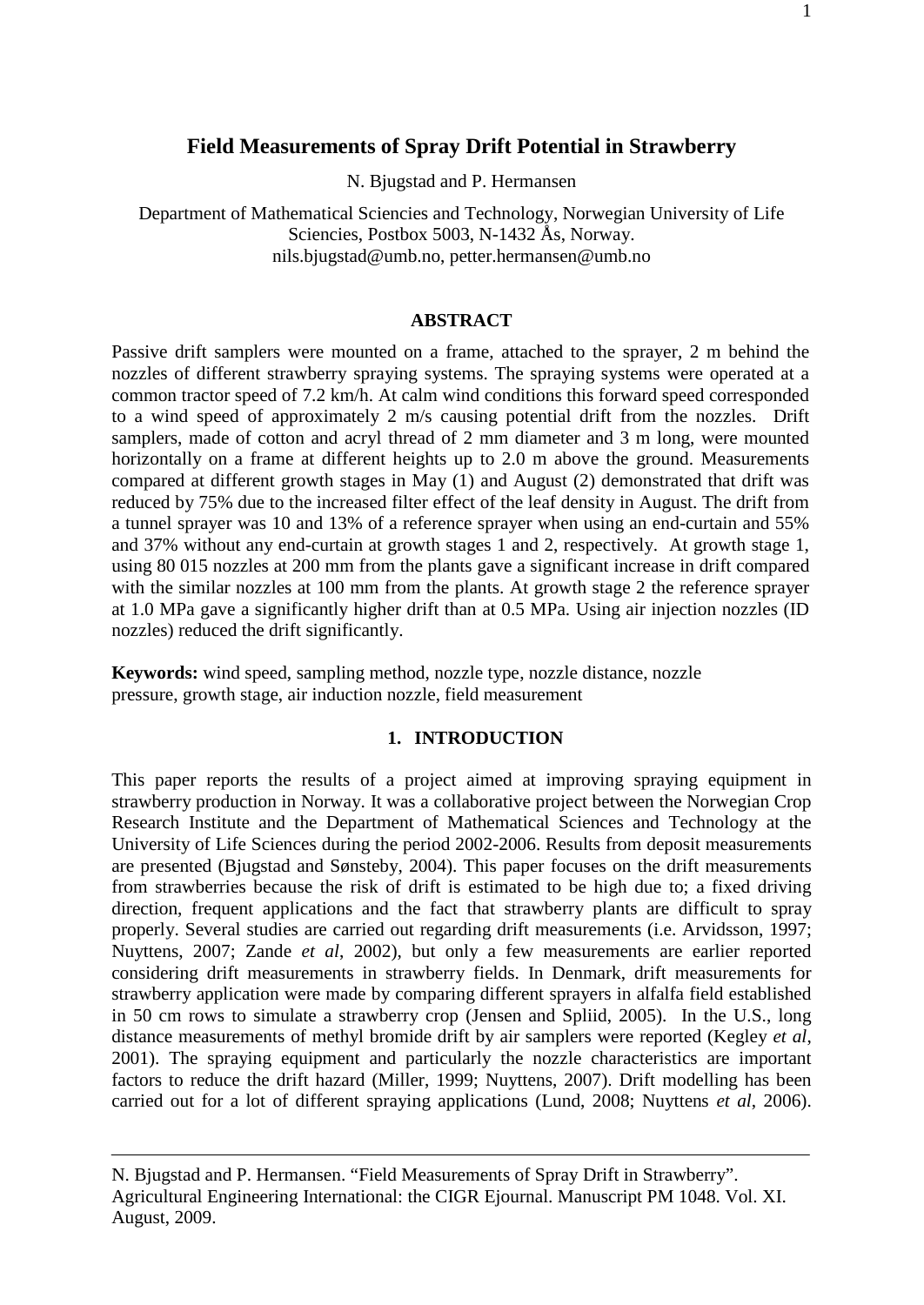However, this is not done for strawberry sprayers, probably due to too many temporally and spatially changing parameters influencing the drift potential.

This is why there is a high need for drift potential measurements when spraying in strawberries. In Norway the use of small and hilly fields for strawberry production and the large variations in wind speed and direction make it difficult to adapt the ISO standards for drift measurements. Thus, a special design of spraying equipment and drift samplers were made to enable a quick risk assessment of the potential drift. The position and size of the samplers were harmonised due to the existing standards for drift studies (ISO 22369-1, ISO/DIS 22369-2 and ISO 22866).

### **2. OBJECTIVES**

The main objectives for this study were to;

- Find simple methods to measure the drift in order to cover several types of equipment and adjustments without major influencing and disturbing metrological factors like changing in wind speed, wind direction, temperature and humidity. By measuring the potential drift, this could be obtained properly.
- Measure the drift potential from a common front mounted sprayer (reference sprayer), a tunnel sprayer with and without curtain and a sprayer earlier developed in the project.

The intention of measuring the potential drift (phase 1 drift) is because this drift is quicker to measure, more exact and less time consuming than the drift measurement described in the ISO standard for field measurements. This standard measures the phase 2 drift, which is excellent for the study of the environmental impact (Fig. 1). However, these values are a result of several influencing factors in addition to the equipment and adjustment itself. Thus, this method will not be able to distinguish exactly between different application techniques and adjustments in the similar manner as the method described for phase 1 drift measurements. The potential drift (phase 1) is characterised by the release of small droplets from the spray fan by the travel wind mainly influenced by technical parameters (Herbst  $\&$ Ganzelmeier, 2000).



Figure 1: The potential drift (phase 1) is mainly caused by technical parameters. The drift outside treated area (phase 2) is caused by phase 1 and several meteorological parameters, i.e. wind speed, temperature and air humidity (Herbst & Ganzelmeier, 2000).

N. Bjugstad and P. Hermansen. "Field Measurements of Spray Drift in Strawberry". Agricultural Engineering International: the CIGR Ejournal. Manuscript PM 1048. Vol. XI. August, 2009.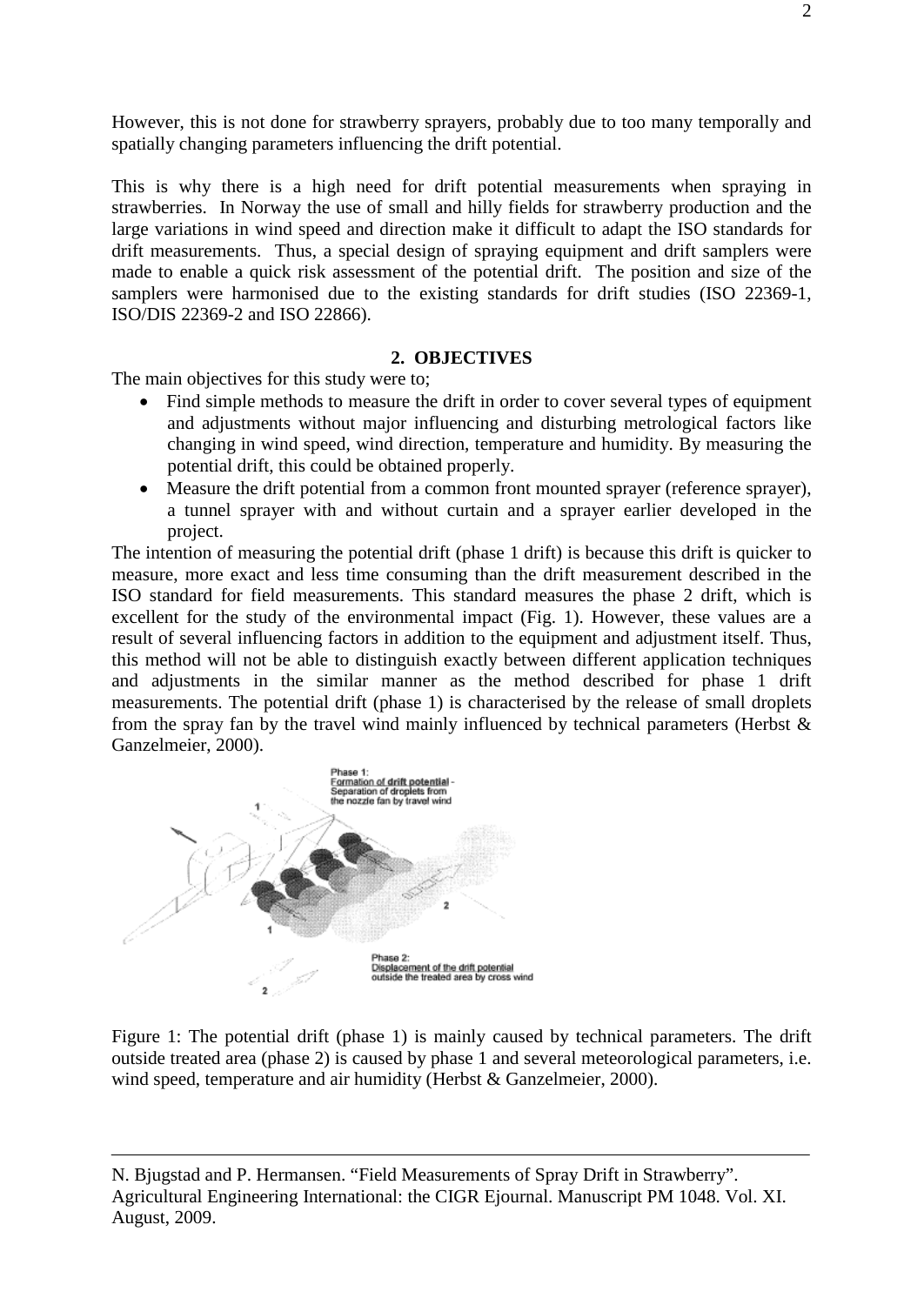# **3. MATERIALS AND METHODS**

### **3.1 Spraying Equipment**

All the spraying equipment used in this study was designed for front mounting on a tractor. The trials were sprayed by an experimental prototype, except when using a tunnel sprayer (Klip Klap, DK) and the most commonly used equipment in Norway (LTI – boom, N). The spraying equipment, nozzles, pressure and flow rates are shown in Table 1. The tunnel sprayer was used with and without an end curtain behind the tunnel shield. The sprayer nozzle arrangement is shown in Figure 2 and the tunnel in Figure 3.



a) Stage 1 b) Stage 1 c) Stage 2 d) Stage 2 Figure 2: Nozzle arrangement (position and number) for sprayers at the two growth stages.

- a) and c); the reference sprayer, LTI-boom, 1.0 MPa
- b) and d); the prototype with three nozzles per row (small plants) and five nozzles per row (large plants).





Figure 3: a) Klip Klap tunnel sprayer without and b) with end curtain to reduce drift. Notice the plant canopy opener (smooth spring rod covered with soft material) inside the tunnel.

# **3.2 Samplers and Position of Samplers**

The drift samplers were positioned in order to collect all the potential drift. To avoid saturation and runoff losses from the samplers, they were located at a minimum distance of 2.0 m from the nozzles. Droplets, that sediment between the nozzle outlet and drift collector were assumed to deposit onto the target crop.

The experiments were carried out during very calm wind conditions which mean that the relative velocity of the air surrounding the spray nozzle approximates to be the forward speed of the sprayer (7.2 km/h = 2.0 m/s). The holders of the passive drift samplers were fixed in an approx. 2.5 m height and 3.0 m wide iron frame positioned 2.0 m behind the spraying equipment, perpendicular to the row direction (Fig. 3 and 4). The samplers consisted of 14 horizontal lines of 3 m long and approx. 2 mm diameter white thread *(`Mandarin Fiesta`, Sandnes Garn, 55% cotton, 45% acryl).* The lines were positioned at every 0.10 m in the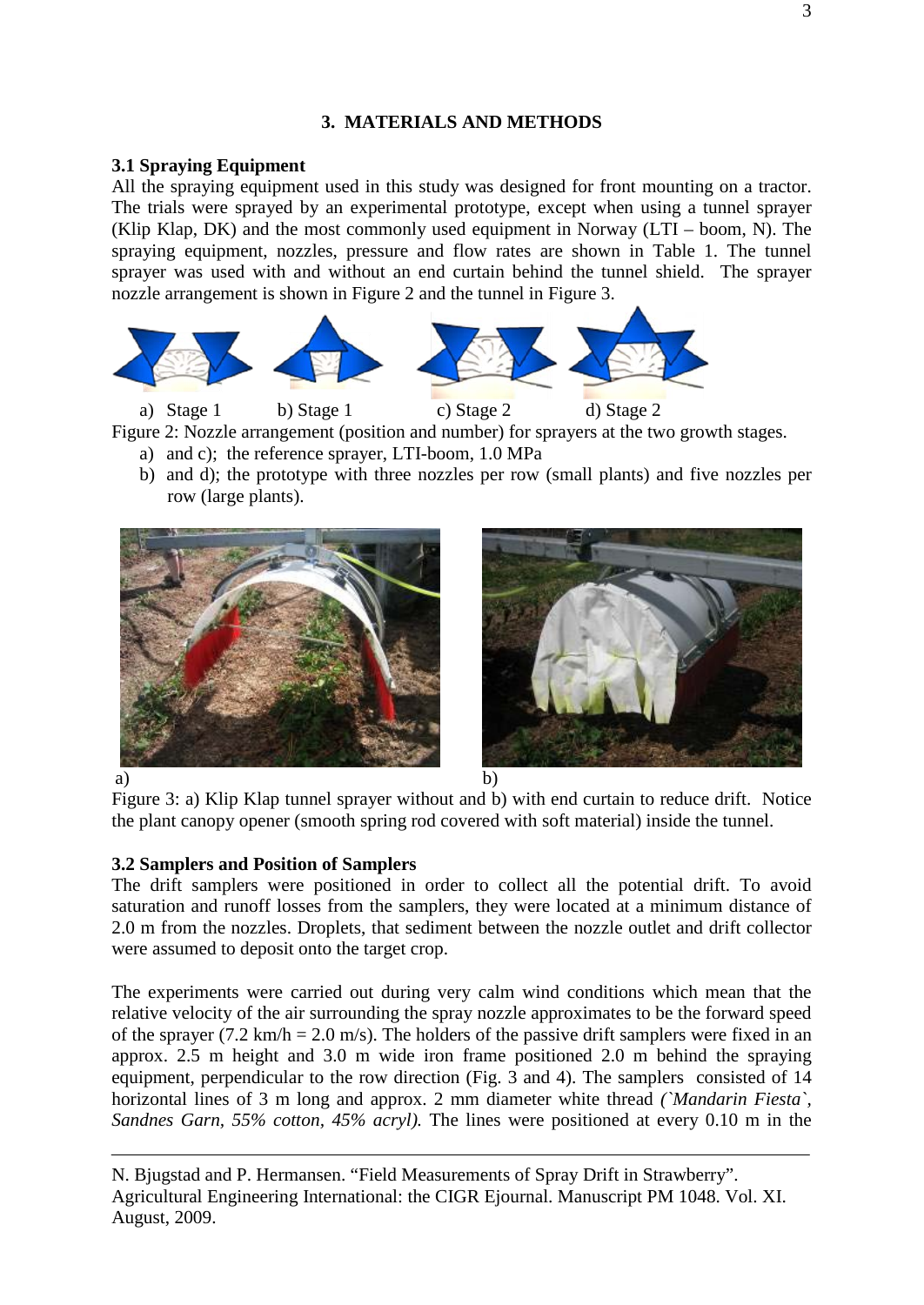range of 0.10 to 1.00 m height and then every 0.20 m up to 2.00 m height. The two lowest samplers were eliminated when spraying large plants due to the risk of contamination. Sampler lines made of PVC are used in wind tunnel studies at similar positions and size (Walklate, 1992; Murphy et al., 2000; Saunders, 2002; Gil *et al*, 2005; Nuyttens *et al*, 2009). Cotton ribbons as passive sampling media have been used by others for measuring spray drift (Salyani and Farooq, 2005). Due to the size of the sampling structure and its close distance from the nozzles, the threads were able to sample the full driftable cloud in spite of minor changes in climate conditions. This was controlled by positioning one vertical line at each outer side of the frame for every experiment in order to document that all the droplets were inside the frame. The same row of crop was sprayed for all trials for a length of 40 m within a time of 20 s only corresponding to the forward speed of 7.2 km/h.

The thread lines were fixed to the frame in one piece. By putting a clean transparent plastic bag around a hand, the thread of each level was easily wrapped around the bag. Then the threads were cut off at the end and the plastic bag was turned inside out to enclose the thread. The samples were stored in a chilly and dark place for the later analysis. One replicate, including setting out all the samplers, running the experiments for 20 s and collecting the samplers, took approximately 15 min.

### **3.3 Methods of Analysis**

The spray fluid consisted of water, a fluorescent tracer (0.01 % Fluorescein LT), and a surfactant (0.1% DP). Tank concentration samples were taken before and during the experiment. In totally, 10 techniques were tested at both growth stages (Table 1). Each technique was tested three times which resulted in a total number of 60 experiments. The experiments took approx. 8 hours for each growth stage. The experiments were made in May at an early stage (small plants) and in August 2005 at a late stage (large plants). The average plant size was measured by plant width, plant height and also LAI for five randomly selected plants.

The wind speed close to the treated row was continuously measured 0.2 to 2 metres above the ground by the use of a hot anemometer, as well as the RH (relative humidity) and the temperature. Due to the short time of exposure, the application could be carried out at calm wind conditions. Light and smooth paper strips were positioned along the row and in the surroundings to indicate if any wind disturbances occurred in order to ensure low wind speeds during the short time lasting experiments.

The following day, plastic bags containing the threads were flushed by 100 ml distilled water, and the ppb concentration was measured by a fluorometer (10-AU-005-CE Turner, measuring range  $0.001 - 100$  ppb).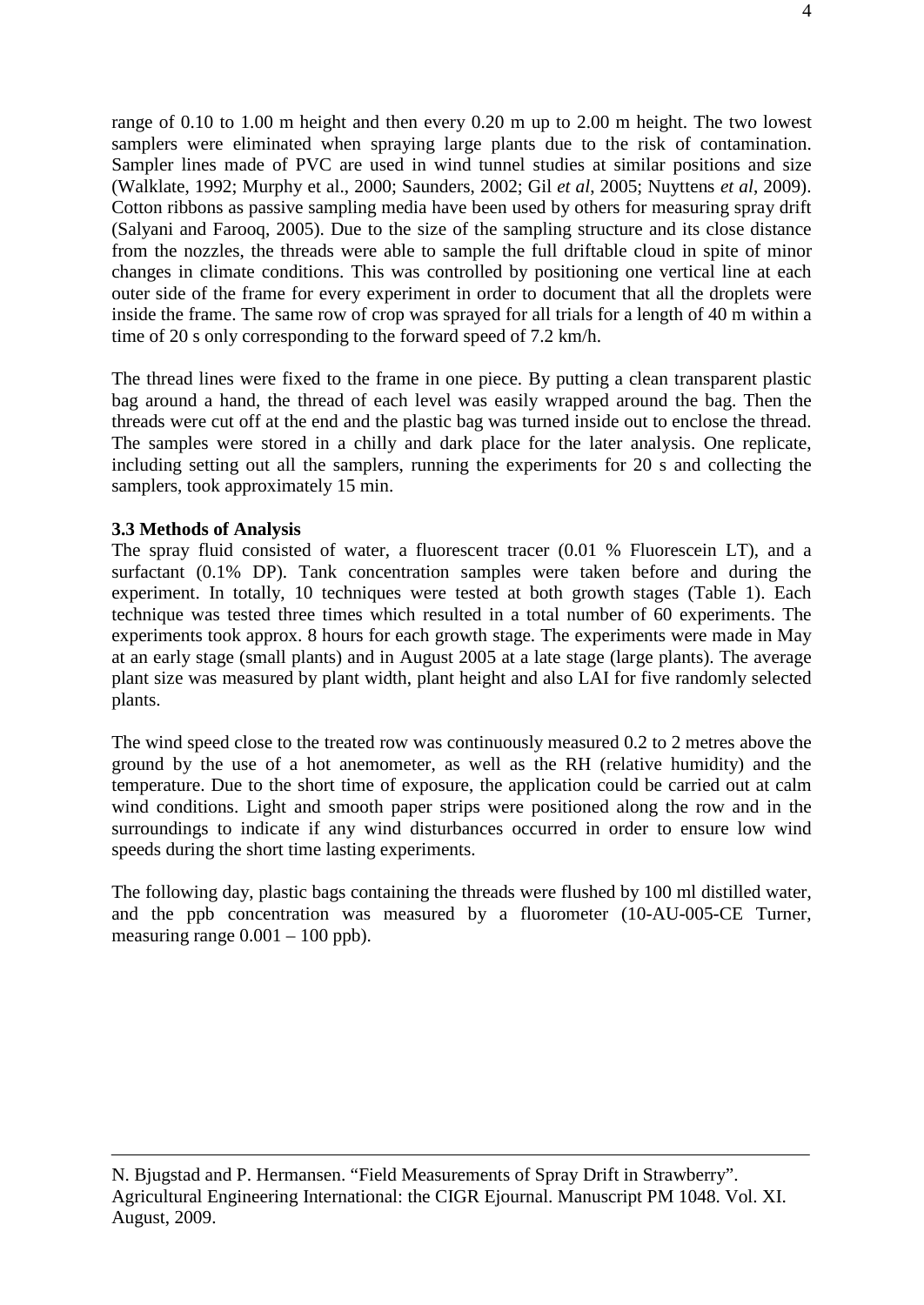

Figure 4. Frame overview. The equipment mounted is the prototype with nozzle set up. Later a user-friendly 0-serie was built and tested out. Due to practical reasons the nozzle arrangement is closer to the tractor. Thus, the experiments were carried out at zero wind or at weak wind perpendicular away from the tractor to ensure that all the drift was passing the grid in the frame.



Figure 5. Position of threads; 10 cm intervals in range 10 to 100 cm, then every 20 cm up 2 m. Note the vertical line to the right controlling no drift outside the frame. Driving speed 7.2  $km/h = 2$  m/s. Reference sprayer in action.

According to Table 1 the different nozzles and adjustments gave different flow rates. Thus, the measured data was corrected to the same relative value as for the reference equipment; the

N. Bjugstad and P. Hermansen. "Field Measurements of Spray Drift in Strawberry". Agricultural Engineering International: the CIGR Ejournal. Manuscript PM 1048. Vol. XI. August, 2009.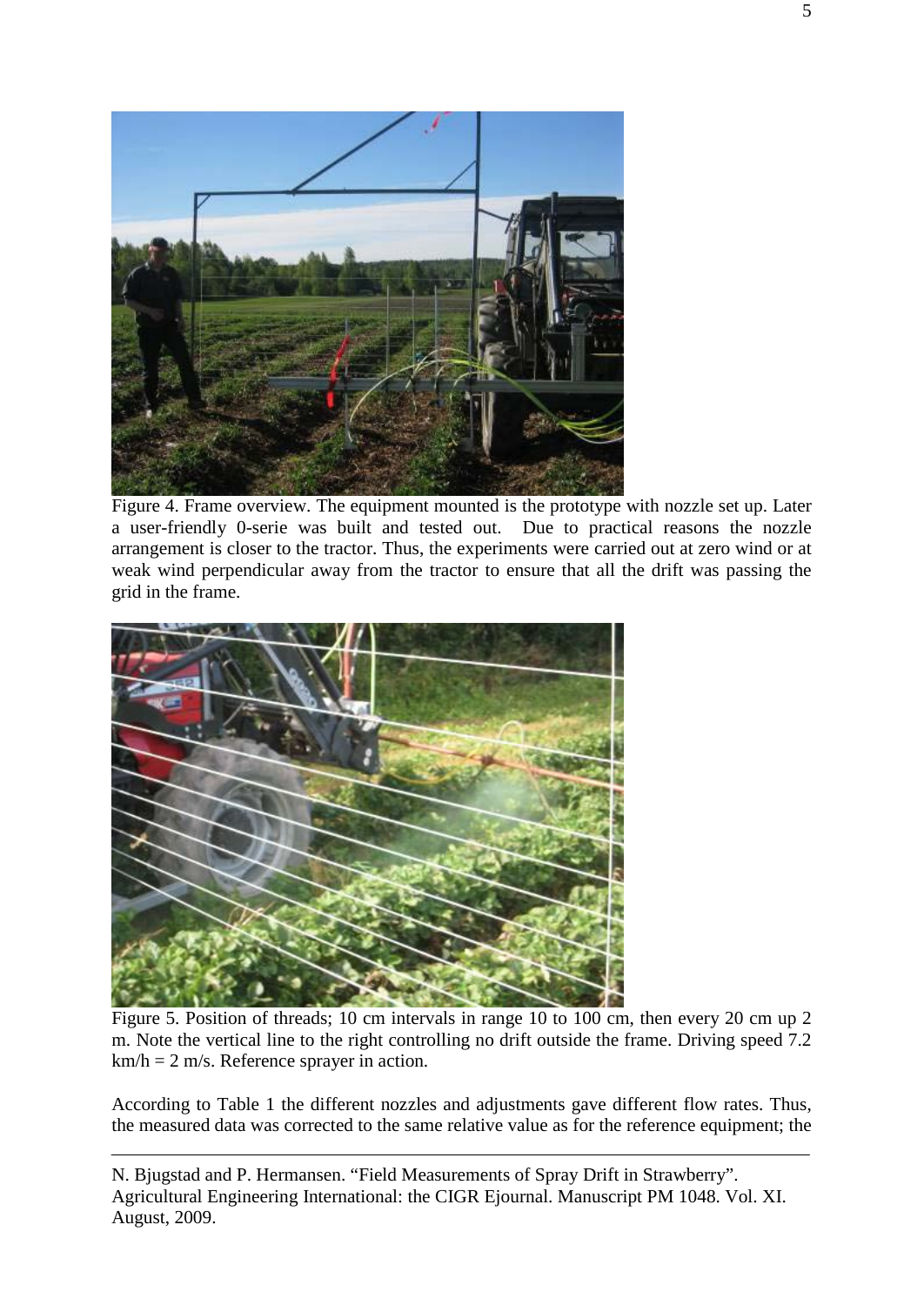LTI boom at 1.0 MPa, in order to be evaluated correctly. Experimental data were subjected to analysis of variance (ANOVA) by standard procedures using a Minitab version 14 programme package.

### **3.4 Field and Plant Canopy**

The plants were the *Korona* type with an approx. average width of 0.34 m, height of 0.27 m, leaf surface area of 1911 cm<sup>2</sup> and had an average number of 42 leaves/plant at growth stage 1 (small plants) and a width of  $0.52$  m, height of  $0.40$  m, leaf surface area of  $5286$  cm<sup>2</sup> and a number of 76 leaves/plant at growth stage 2 (large plants). One specific single row was treated all the time in order to ensure as good as possible similar biological and climatic conditions.

### **3.5 Meteorological Data**

When spraying at growth stage 1, the natural wind speed varied from 0.3 to 1.8 m/s and the direction from 70 to 90º backwards to driving direction at a height of 0.5 m above the crop. The RH varied from 34 to 70 % and temperature from 12 to 20 °C measured in the inter row close to the ground (high RH and low temperature in the morning). At the time using the tunnel sprayer, the natural wind dropped down to 0.3 to 0.6 m/s. By the use of paper strips wind indicators and only 20 s of exposure time, the experiments could be carried out at approximately calm and equal conditions as earlier explained.

| Plant                                                                                       | No. Nozzles, Nozzle Size                                   | Nozzle   | <b>Nozzle</b> | <b>Flow Rate</b> |       |
|---------------------------------------------------------------------------------------------|------------------------------------------------------------|----------|---------------|------------------|-------|
| Size                                                                                        | and Nozzle Type                                            | Distance | Pressure      |                  | L/min |
|                                                                                             |                                                            | mm       | MPa           | L/min nozzle     | row   |
| Small                                                                                       | 3 x ISO XR80 015 <sup>*</sup>                              | 100      | 0.5           | 0.76             | 2.28  |
| Small                                                                                       | 3 x ISO XR80 015*                                          | 200      | 0.5           | 0.76             | 2.28  |
| Small                                                                                       | $3 \times 6502$                                            | 200      | 0.5           | 1.01             | 3.03  |
| Small                                                                                       | $3 \times 6502$                                            | 100      | 0.5           | 1.01             | 3.03  |
| Small                                                                                       | 1 x ISO ID90 02 <sup>**</sup> + 2xISO XR80 03 <sup>*</sup> | 100      | 0.5           | 1.35             | 4.05  |
| Small                                                                                       | 3 x ISO ID90 02**                                          | 100      | 1.0           | 1.01             | 3.03  |
| Small                                                                                       | $4 \times$ ISO 80 02 <sup>***</sup> Tunnel spr.+ curtain   | 100      | 0.5           | 1.01             | 3.03  |
| Small                                                                                       | 4 x ISO 80 02 <sup>***</sup> Tunnel Sprayer                | 100      | 0.5           | 1.01             | 3.03  |
| Small                                                                                       | $4 \times$ ISO XR80 02 $^*$ LTI – boom                     | 100      | 0.5           | 1.01             | 4.05  |
| <b>Small</b>                                                                                | 4 x ISO XR80 02 <sup>*</sup> LTI - boom                    | 100      | 1.0           | 1.43             | 5.72  |
| Large                                                                                       | 5 x ISO XR80 02 <sup>*</sup>                               | 100      | 0.5           | 1.01             | 5.06  |
| Large                                                                                       | 5 x ISO XR80 02 <sup>*</sup>                               | 200      | 0.5           | 1.01             | 5.06  |
| Large                                                                                       | $5 \times 6502$                                            | 200      | 0.5           | 1.01             | 5.06  |
| Large                                                                                       | 5 x ISO DG80 02*                                           | 200      | 0.5           | 1.01             | 5.06  |
| Large                                                                                       | 5 x ISO AI110 015 <sup>*</sup>                             | 200      | 1.0           | 1.07             | 5.36  |
| Large                                                                                       | 5 x ISO ID90 02 <sup>**</sup>                              | 200      | 1.0           | 1.43             | 7.15  |
| Large                                                                                       | $4 \times$ ISO 80 03 <sup>***</sup> Tunnel spr. + curtain  | 200      | 0.5           | 1.52             | 6.07  |
| Large                                                                                       | 4 x ISO 80 03*** Tunnel sprayer                            | 200      | 0.5           | 1.52             | 6.07  |
| Large                                                                                       | 4 x ISO XR80 02 <sup>*</sup> LTI boom                      | 100      | 0.5           | 1.01             | 4.05  |
| Large                                                                                       | 4 x ISO XR80 02* LTI boom                                  | 100      | 1.0           | 1.43             | 5.72  |
| TeeJet Spraying Systems, ** Lechler, *** Lurmark. Reference sprayer in bold letters. Tunnel |                                                            |          |               |                  |       |

Table 1. Overview of spraying equipment, nozzles and adjustment according to plant size

sprayer-Klip Klap from Skovhaave, Denmark, LTI-boom from Agder Produkter, Norway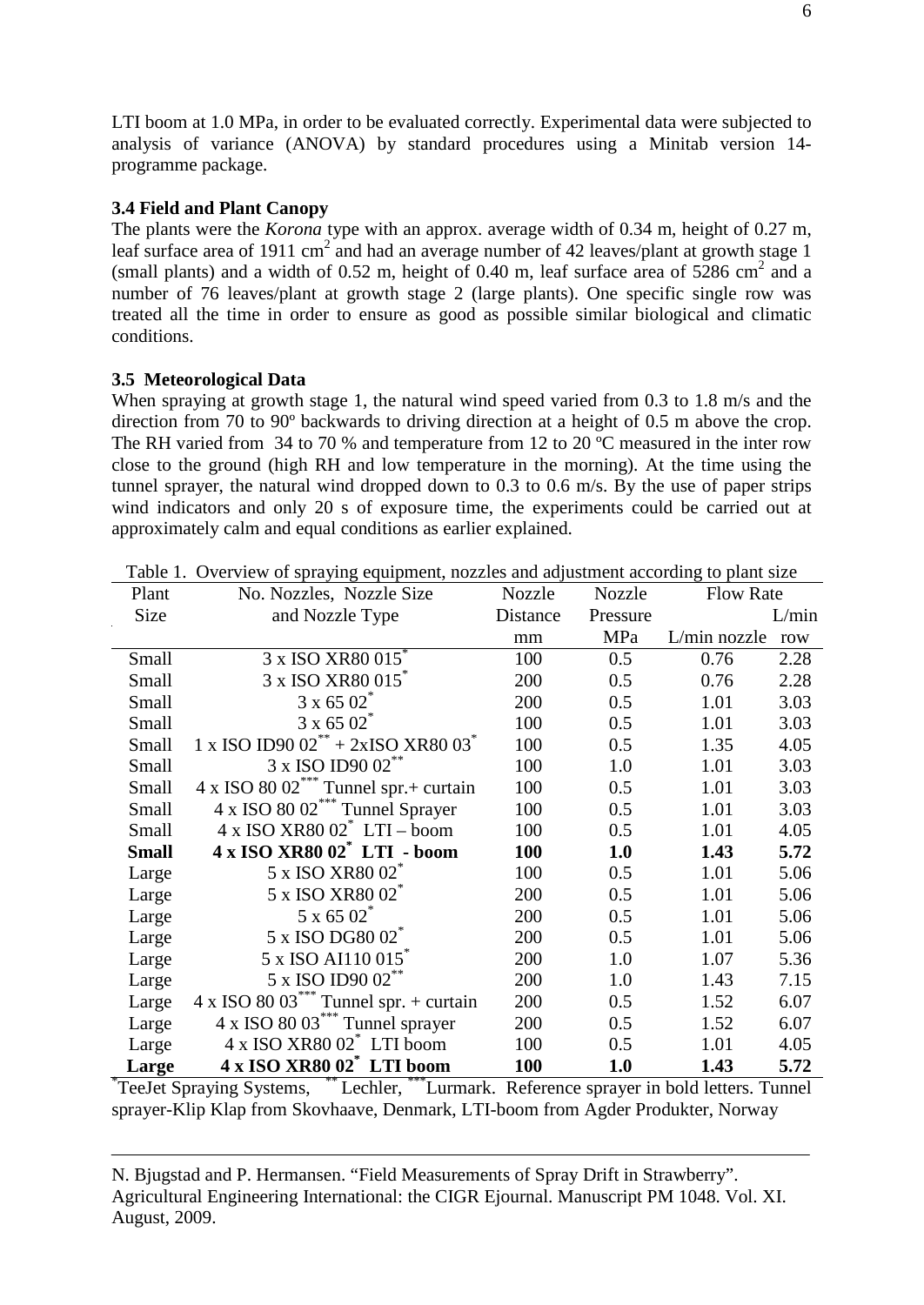For large plants the prototype used five nozzles per single row, instead of three nozzles at the earlier stage. The LTI-boom and the tunnel sprayer (Klip Klap) used four nozzles at all stages and the LTI-boom used in addition the same nozzle size. When spraying at growth stage 2, the natural wind speed varied from 0.5 to 1.0 m/s, and the direction equally to that recorded during growth stage 1. The RH varied from 45 to 65% and the temperature from 12 to 21 ºC in the inter row. Therefore, the climatic data range was approximately similar for both growth stages.

All nozzles were from the Spraying Systems Company except the ID90 02 nozzles from Lechler and the ISO 80 02 and 03 nozzles mounted in the tunnel sprayer from Lurmark. To be able to compare the results due to the spraying capacity, all the values were normalised to the same rate as for the reference sprayer, the LTI-boom at 1.0 MPa.

In these drift studies the volume rate per 100 m row was similar for all trials as well as at the two different growth stages according to the experimental set-up using the forward speed to establish the main wind vector. However, in the deposit experiments, the volume rate was doubled at the growth stage 2 vs. growth stage 1 in order to obtain approximately equal leaf deposit according to variations in plant size and leaf area index (Bjugstad and Sønsteby, 2004).

N. Bjugstad and P. Hermansen. "Field Measurements of Spray Drift in Strawberry". Agricultural Engineering International: the CIGR Ejournal. Manuscript PM 1048. Vol. XI. August, 2009.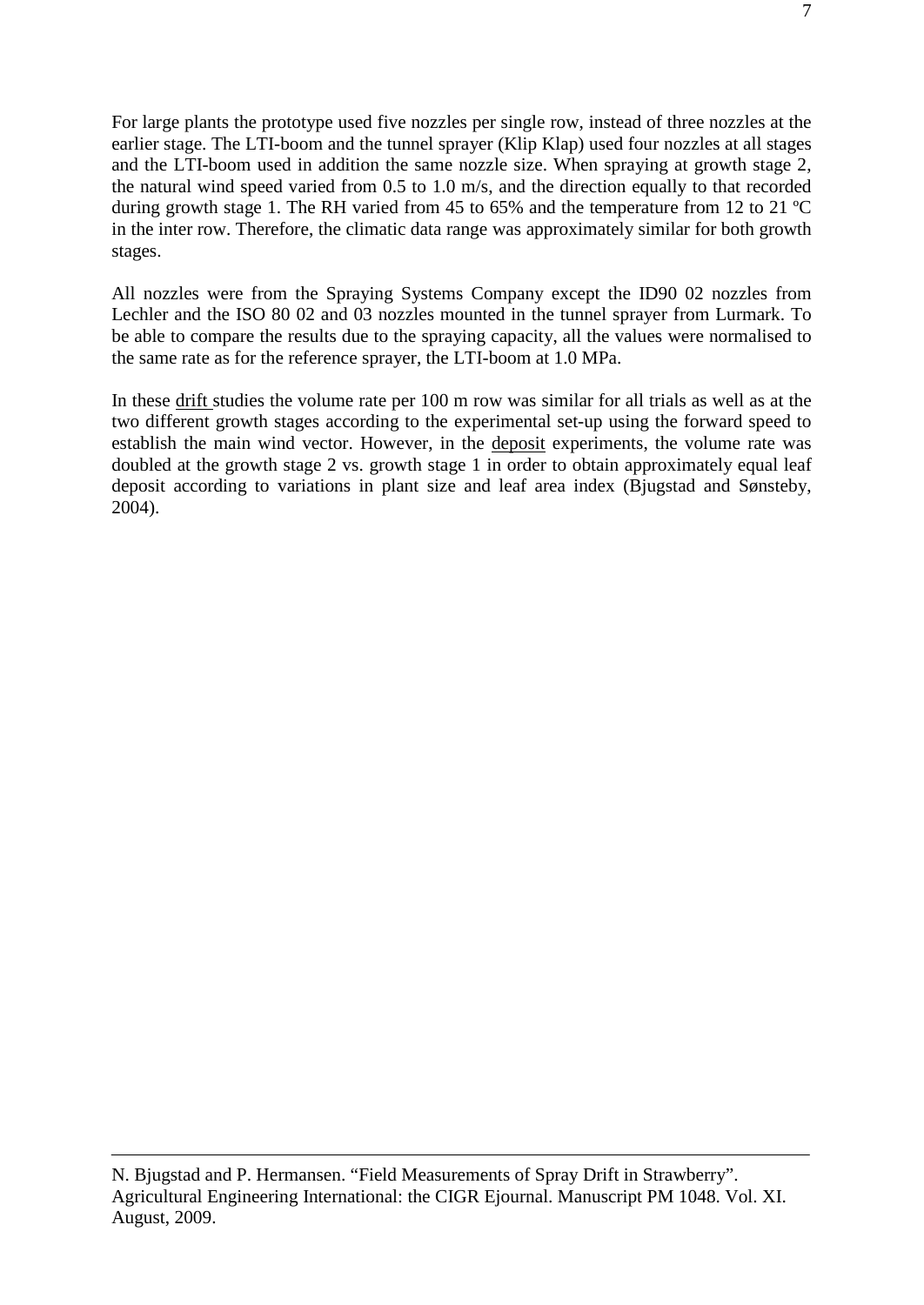### **4. RESULTS**





Figure 6. Vertical airborne drift. Average values. Plant stage; small plants. Different letters denote significant differences ( $p<0.05$ ), and vertical error bars denote  $\pm$  SE.

N. Bjugstad and P. Hermansen. "Field Measurements of Spray Drift in Strawberry". Agricultural Engineering International: the CIGR Ejournal. Manuscript PM 1048. Vol. XI. August, 2009.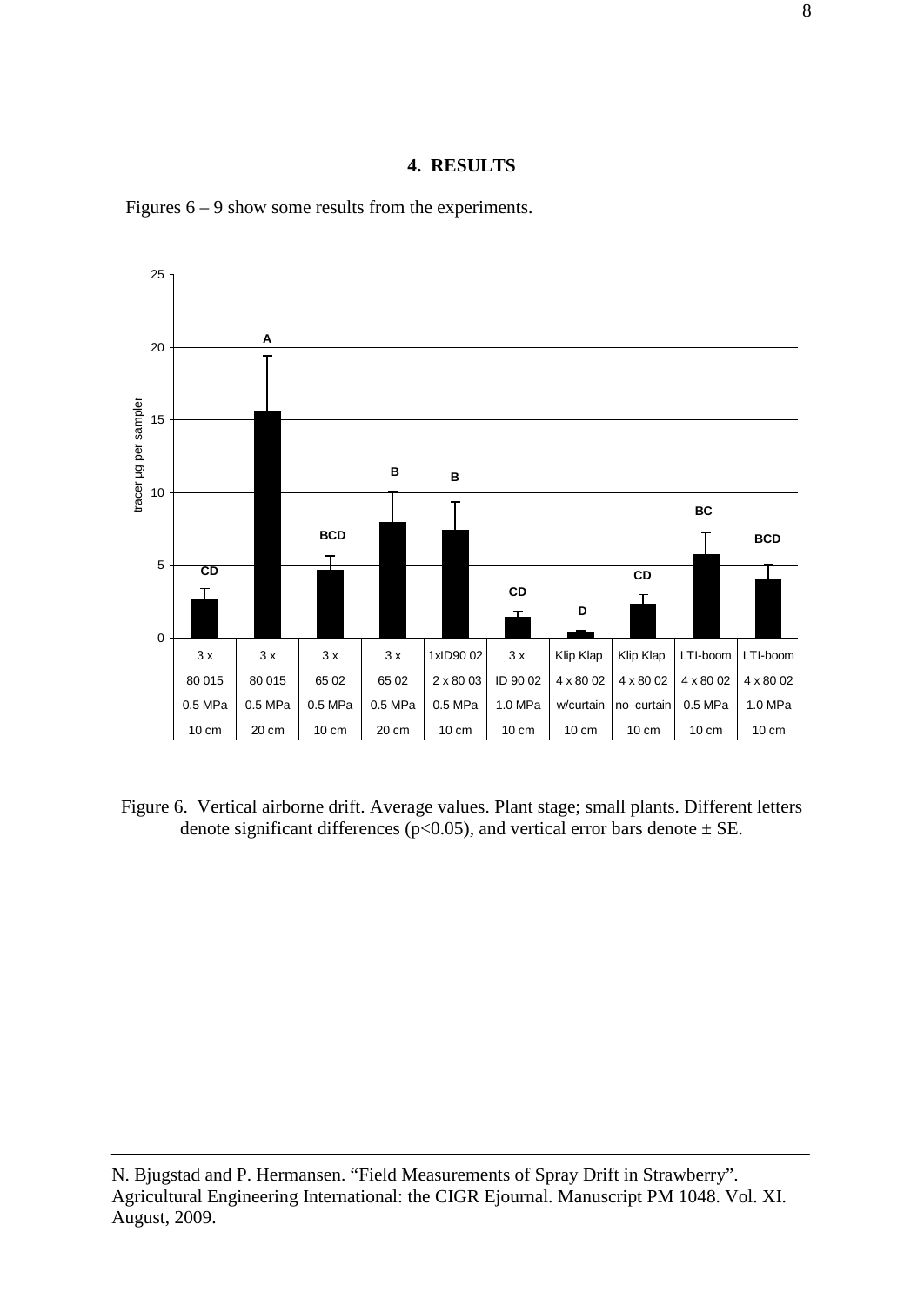

Figure 7. Vertical airborne drift for two nozzle distances. Nozzle ISO XR80 015, 0.5 MPa, 1. stage in May. Horizontal error bars denote  $\pm$  SE.



Figure 8. Vertical airborne drift. Tunnel sprayer (Klip Klap) with and without an end curtain. Horizontal error bars denote  $\pm$  SE. Stage 1 in May.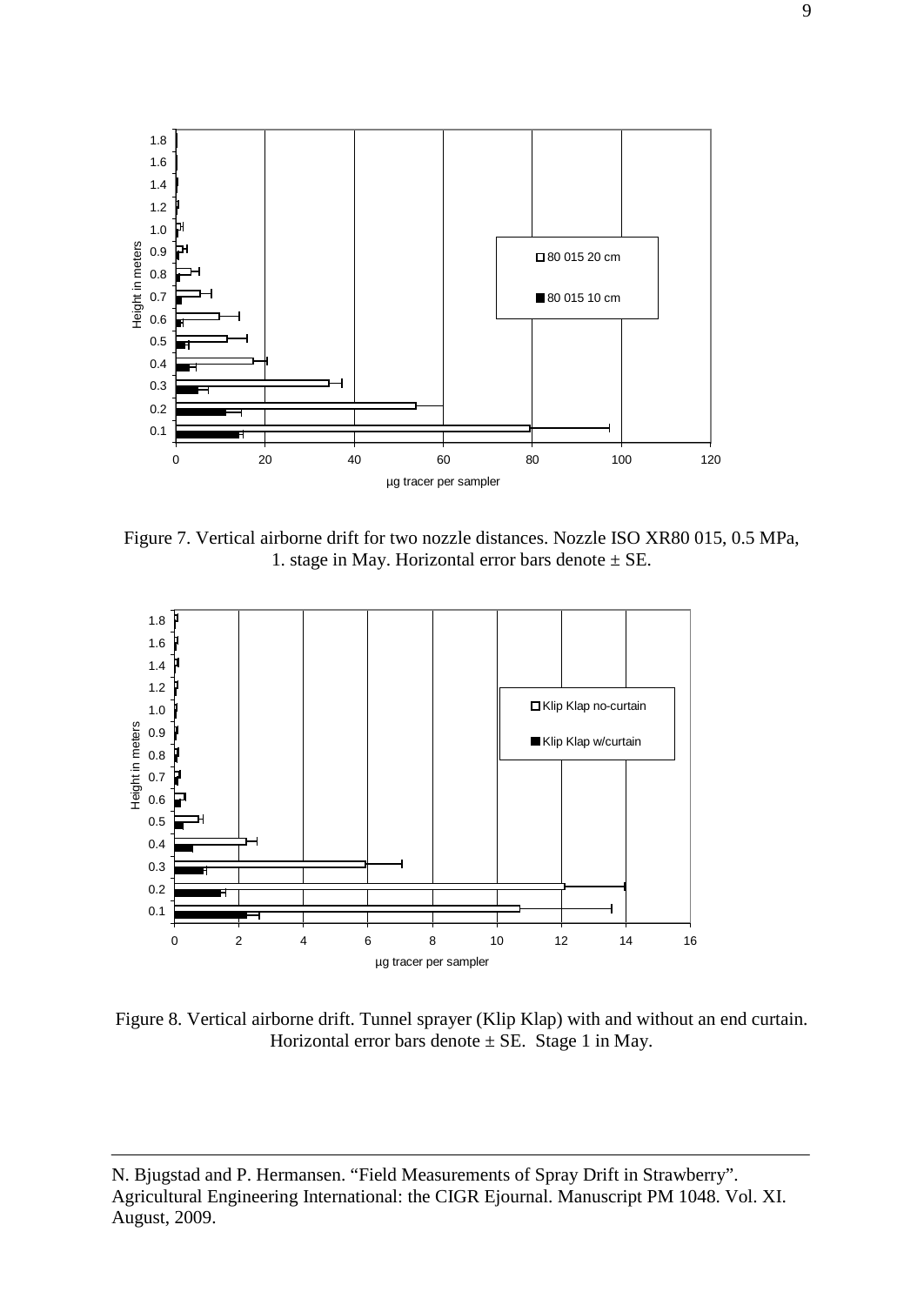

Figure 9. Vertical airborne drift. Average values for Stage 2 in August and large plants. Different letters denote significant differences ( $p<0.05$ ), and error bars denote  $\pm$  SE.

### **5. DISCUSSION**

#### **5.1 Growth Stage in May**

Figure 6 shows the average drift values of calculated amount of tracer per sampler (thread) for all the trials. A reduction in the nozzle distance from 20 to 10 cm gave a significantly  $(p<0.05)$  lower drift potential for the nozzle size 80 015, but only a tendency for the 65 02 nozzle. This may be explained by the larger proportion of smaller droplets for the wider top angle and smaller nozzle size for the 80 015 nozzle than the 65 02 nozzle.

The 65 02 nozzle gave a tendency of higher drift potential than the 80 015 nozzle at a 10 cm distance. This is hard to explain. However, the difference was not significantly documented.

A combination of using an ID90 02 on the top and conventional nozzles from each side did not reduce the drift significantly compared to the conventional nozzles for the same sprayer.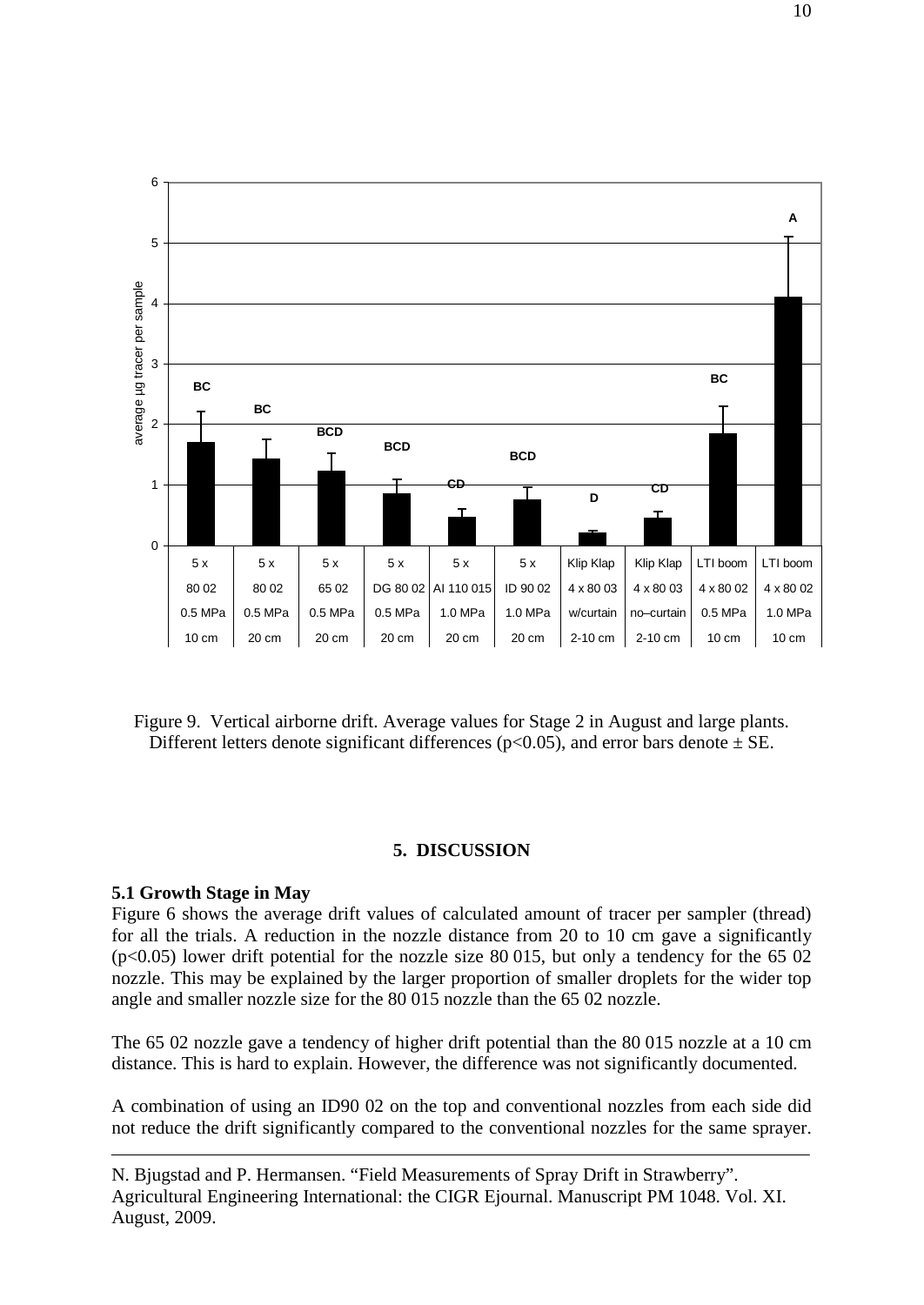On the other hand, by using only ID90 02 nozzles at 1.0 MPa, the drift potential was reduced 5.3 times compared to the above mentioned nozzle combination. Air induction nozzles produce larger droplets and thus reduce the risk of drift. The Klip Klap tunnel sprayer with an end curtain gave the lowest drift potential of all the trials.

Figure 7 shows more detailed data of the vertical drift distribution when using the 80 015 nozzles. A distance of 20 cm at the early growth stage caused a significantly higher drift and more droplets were drifting through the higher altitude than at a distance of 10 cm ( $p<0.05$ ). In earlier studies the deposit measurements at this stage also increased when using a distance of only 10 cm compared to 20 cm (Bjugstad and Sønsteby, 2004). Therefore a 10 cm distance is recommended when spraying small plants. However, we recommend a distance of 15 cm in practical use in order to avoid poor distribution due to irregularities according to row spacing and plant size in the field, if the nozzle distance is not to be easily adapted dynamically.

Figure 8 presents the vertical drift from the tunnel sprayer with and without an end curtain. In this study the drift potential from both trials was low, particularly above a height of 0.5 m from the top of the row. The end curtain decreased the drift also in the lower area. The amounts of drift deposits from the tunnel sprayer with and without an end curtain were approx. 10% and 66% of the drift from the reference sprayer (LTI-boom at 1.0 MPa) respectively.

# **5.2 Growth Stage 2 in August**

Average drift values from the application at stage 2 are presented in figure 9. Drift from the 80 02 nozzles tended to decrease when increasing the nozzle distance from 10 to 20 cm from the plant. This could be due to an open leaf structure, because of the late after season spraying time in the middle of August when the leaf density was decreasing. The close nozzle arrangement of 10 cm distance may have increased the kinetic energy of the droplets that could have led to a larger part of droplets to be transported through and outside the canopy. Because of the upright nozzle position for the nozzles from the sides this could cause more droplets into the surrounding air.

The results show a tendency in reduced drift potential when going from conventional nozzles to drift guard nozzles and further on to air induction nozzles at the same nozzle distance of 20 cm. The AI110 015 gave a tendency of lower drift than the ID90 02, both at 1.0 MPa, a pressure commonly used for air induction nozzles.

Also in these experiments the tunnel sprayer (Klip Klap) gave a low drift potential. On average the tunnel sprayer with and without an end curtain resulted in approximately only 4 and 10 % of the drift values from the reference sprayer (LTI-boom at 1.0 MPa). The difference in drift between the tunnel sprayer with and without an end curtain was lower at this growth stage compared to the early stage. This may be caused by the higher filtering effect of the plants at this later stage. This effect may also be studied by comparing all the values in figure 6 against the results in figure 9. On average the reduction in drift potential was approx. 75% at the last stage mainly caused by the increase in the filtering effect.

N. Bjugstad and P. Hermansen. "Field Measurements of Spray Drift in Strawberry". Agricultural Engineering International: the CIGR Ejournal. Manuscript PM 1048. Vol. XI. August, 2009.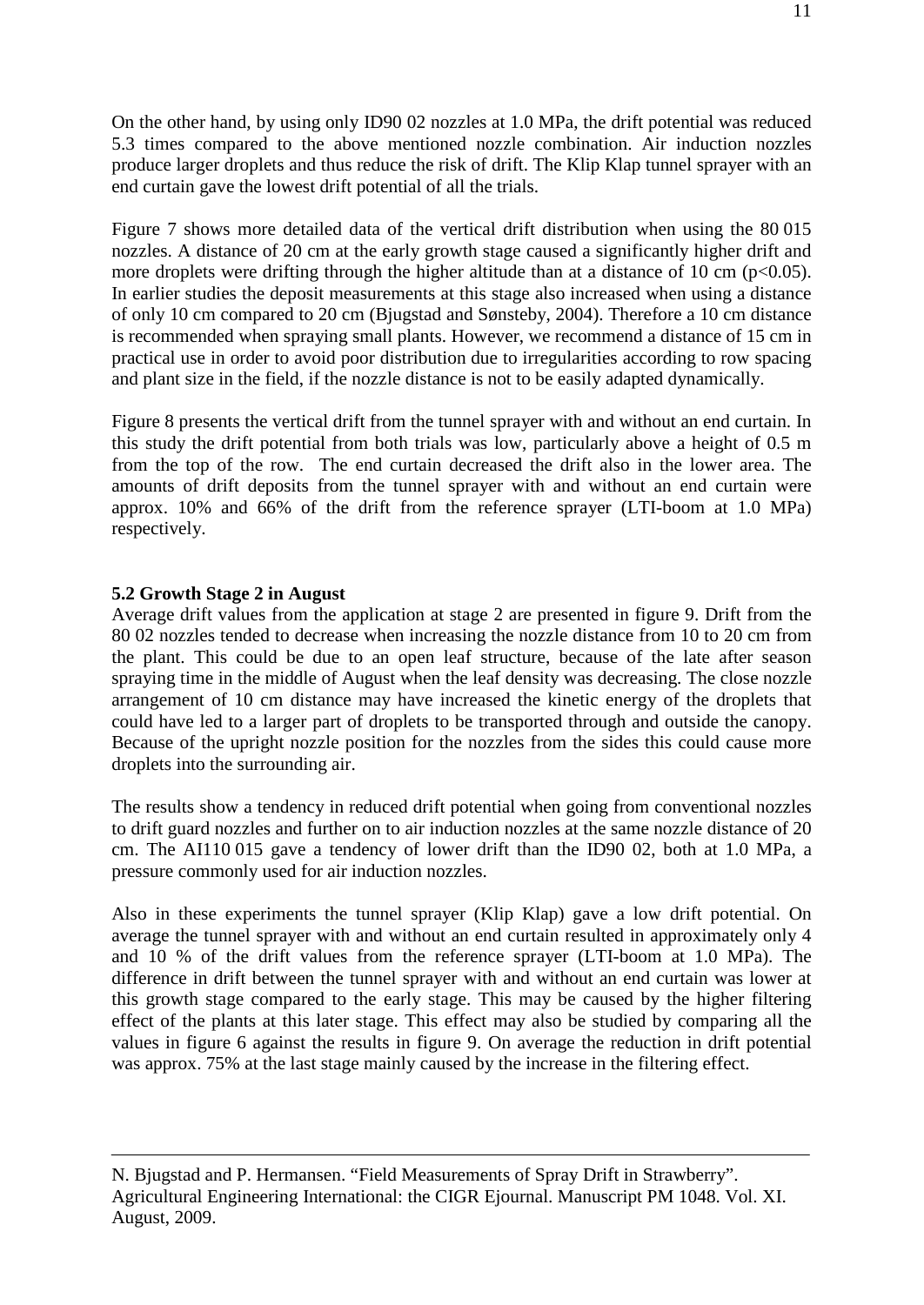In this study an increase in pressure from 0.5 to 1.0 MPa increased the drift significantly by a factor of 2.2. This may be due to a higher fraction of small droplets and an increase in the top angle when using a high pressure of 1.0 MPa.

Possible limitations of this sampling method could be; major variations in wind speed and wind direction in the field, small amount of the spray may sometimes pass outside the frame, the samplers could in some extent vibrate vertically during the application. Blank vertical sampling lines proved that the drift was inside the frame during the experiments.

The sampling method described in this paper proved to be successful for a front mounted row crop sprayer. The row was protected from changing wind conditions by a surrounding large hedge row in front of the incoming wind. Wind measurements further out in the field showed large variations in the direction as well as the speed, and speed fluctuations from 1 to over 7- 8 m/s were observed. Thus, field studies according to the ISO-standard for this crop and for these circumstances would have been even more time-consuming and larger variations in the measurements would probably have occurred.

## **6. CONCLUSIONS**

The sampling method described in this paper proved to be successful for a front mounted row crop sprayer. The potential drift is mainly dependant of technical parameters and is quickly assessed by this method. Short measuring time ensures more equal experimental conditions and makes it possible to carry out potential drift measurements also for small fields.

The drift potential was significantly reduced compared with the reference sprayer in the following increasing order; by reducing the pressure from 1.0 MPa to 0.5 MPa, using ID nozzles instead of conventional flat spray nozzles, tunnel sprayer without curtain and lowest potential for drift was obtained by using the tunnel sprayer with curtain. Large plants (Stage 2) proved to reduce the risk of drift by 75% compared with small plants (Stage 1).

## **7. ACKNOWLEDGEMENTS**

We acknowledge the Research Council of Norway for founding the project and the Shovhaave, Lechler and Spraying Systems companies for supporting spraying equipment and a wide range of nozzles types. We also acknowledge the Norwegian Crop Research Institute, Apelsvoll Research Centre Division, for a fruitful cooperation helping carrying out the project.

#### **8. REFERENCES**

- Arvidsson T. 1997. Spray drift as influenced by meteorological and technical factors. A Methodological study. Swedish University of Agricultural Sciences. *Acta Universitatis Agriculturae,* Agraria 71. 144 pp.
- Bjugstad, N., Sønsteby, A. 2004. Improved spraying equipment for strawberries, *Aspects of Applied Biology* 71, International Advances in pesticide application: 335-342.
- Gil, E., Sinfort, C., Bonicelli, B., 2005. Spray drift collector efficiency: Assessment of deposition on 2 mm diameter PVC line in a wind tunnel. Book of Abstracts, *8'th Workshop on Spray application techniques in fruit growing*, June, 2005, Barcelona: 135- 136.